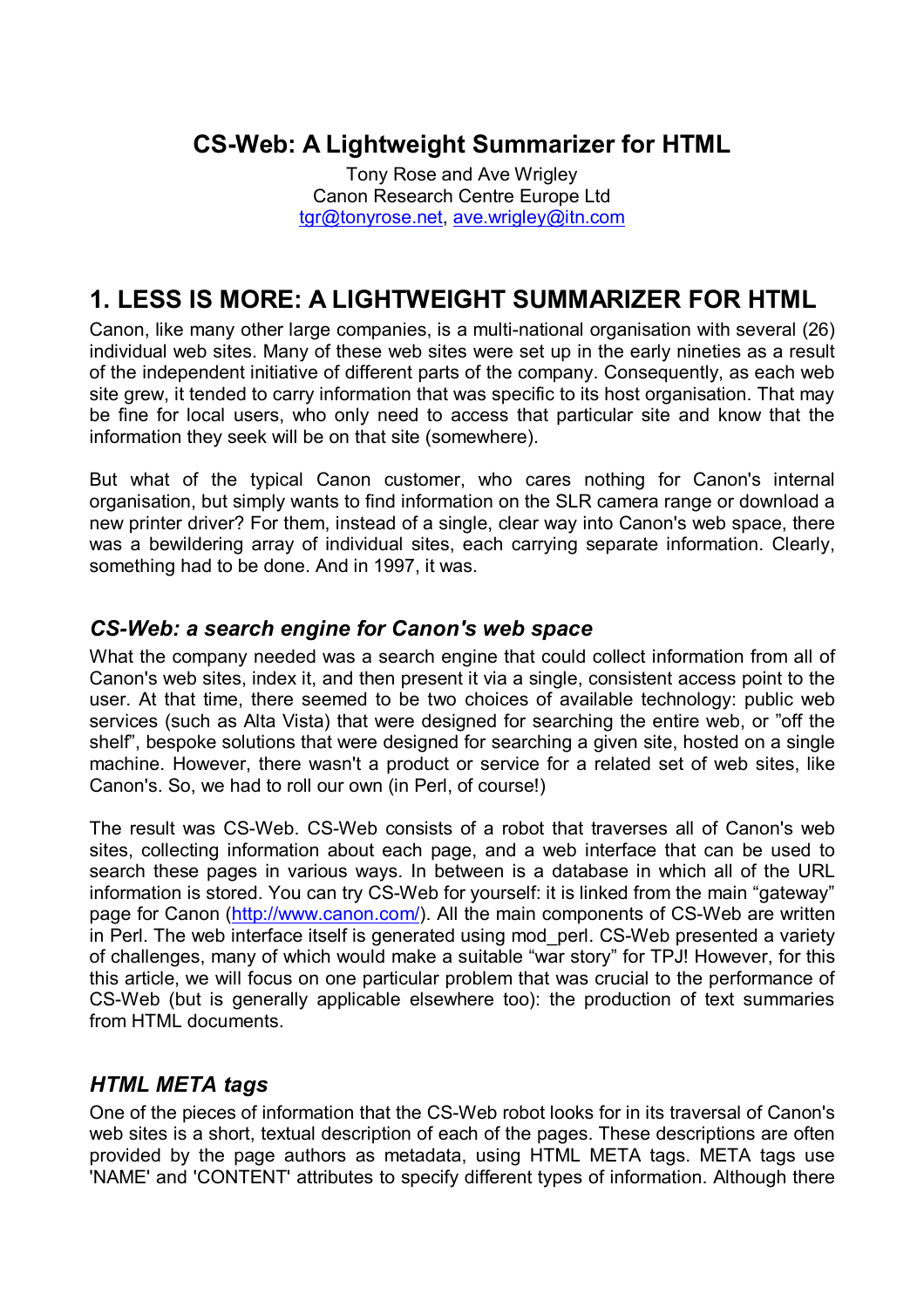is currently no official standard for the naming of these META tags, there are existing conventions for things like "keywords" and "description" data (see http://searchenginewatch.internet.com/webmasters/meta.html).

CS-Web does not use full-text search (i.e. scan the entire text of each HTML page for matching words). Instead, it looks for matches in the metadata (which in this case are the page descriptions, titles and keywords). Consequently, these page descriptions have become very important: not only are they one of the main database entries that CS-Web searches in the matching process, but they are also displayed as part of the listing for each of the "hits" that match a given query. One further constraint is that these descriptions have to be of fixed length. This is not only because search engine results need to present brief summaries; in CS-Web, each URL takes up one row in the SQL database table, and the size of each field in each row is fixed in advance. It is possible to have variable width fields in some SQL databases, but only at a performance cost that would have been unacceptable in this application. In fact, looking at other search engines it looks very much as if everyone has made the same decision.

One immediate problem was that (in general) very few page authors consistently provide accurate metadata. Moreover, some page authors often provide "bogus" metadata in an attempt to "outsmart" the public search engines and get a better ranking for certain search queries. As a result, the descriptions they provide can often be bizarre or just plain irrelevant. Consequently, many public search engines now completely ignore META tags for precisely this reason. However, the outlook for CS-Web was a little more promising. Since Canon's webmasters are generally working together, we could expect a certain level of trust, and assume that they were not trying to deceive the CS-Web robot. In turn, the CS-Web robot could acknowledge this trust: if it found a page description within a META tag, it would accept it as being legitimate.

However, there were still a great many pages in Canon's webspace that did not provide this metadata. So, in such cases, where should the description come from? The only answer was to generate a text description directly from the raw HTML. And how could we do that? By using some natural language processing techniques, and Perl. The result was HTML::Summary.

### *HTML::Summary*

HTML::Summary is available from CPAN (http://search.cpan.org/~tgrose/HTML-Summary-0.017/), and is currently at version 0.017. It has a fairly simple interface. First, you create an HTML::Summary object, using the new method. new can take a number of configuration parameters, that are passed as a hash; e.g.:

my \$html\_summarizer = new HTML::Summary LENGTH => 200;

The LENGTH parameter here is the maximum length in bytes for the generated summary. Next, you need an HTML::Element object which corresponds to the HTML page that you want to generate the summary for; e.g. one generated by HTML::TreeBuilder:

```
my $html_tree = new HTML::TreeBuilder; 
$html_tree->parse( $html_document );
```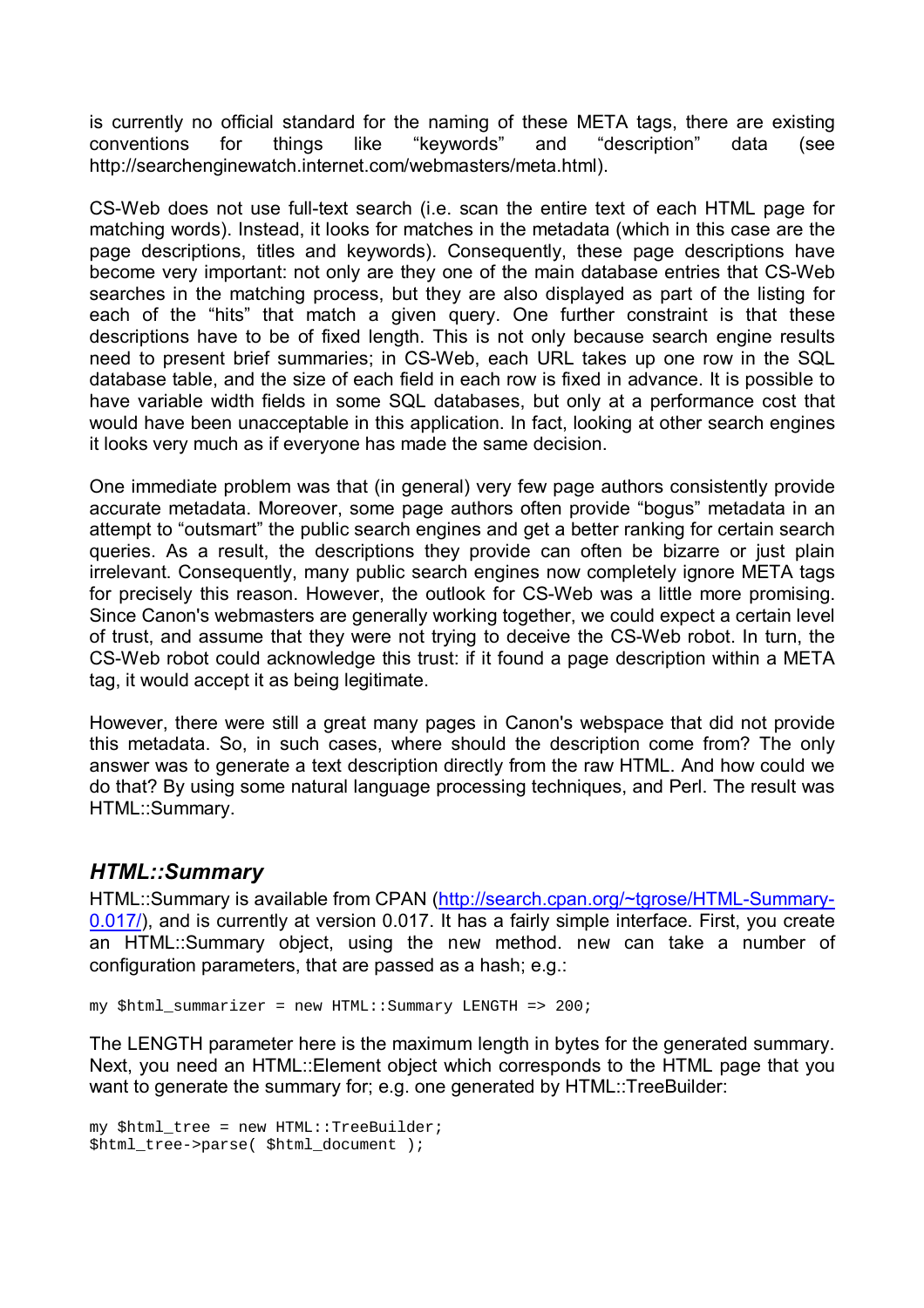In this case \$html\_document is a scalar containing an HTML string; this could have been read in from a file, or returned as the contents of an HTTP request, for example. Finally, you call the generate method of the HTML::Summary object, with the HTML::Element object as an argument, which returns the summary of the page as a string:

\$html summary = \$html summarizer->generate( \$html tree );

## *The Summarization Algorithm*

One of the main problems we faced in writing HTML::Summary was finding a strategy for generating a good abstract of a fixed length from arbitrary text. This is known to be an important and difficult problem, and a real quality solution requires sophisticated natural language techniques which can analyse the structure of the original, identify key phrases and concepts, and regenerate these in a more succinct format.

Fortunately for us, there is a range of techniques for doing this kind of thing, some of which are more "quick and dirty" than others. Bearing in mind the application, the quality of the summaries generated needs only be sufficient to give a good gist of the content of the original to the user of CS-Web browsing search results. In addition, for retrieval purposes, the more likely the summary is to contain important keywords related to the page, the better.

One advantage that we had over people trying to generate summaries from plain text, which is the more usual case, is that HTML pages contain markup that can give strong clues to the structure of the content, and also to its relative importance. For example, it is usually clear in HTML pages where paragraphs begin and end. It is also usually clear when important text is italicised, emboldened, or made into a heading.

The HTML::Summary module uses a technique known as the location method of text summarization. Basically, this consists of identifying important sentences, based primarily on their location in the text, and concatenating them together to produce an abstract. A simple example of this would be to take the first sentence of every paragraph in an article and string them together. This can sometimes be surprisingly effective; here is an example:

"Canon, like many other large companies, is a multi-national organisation with several (26) individual web sites. What the company needed was a search engine that could collect information from all of Canon's web sites, index it, and then present it via a single, consistent access point to the user. The result was CS-Web. CS-Web presented a variety of challenges, many of which would make a suitable "war story" for TPJ!"

The text summarization method used in HTML::Summary is an adaptation of the location method. Basically, the way it works is as follows:

#### **1. split into sentences**

First of all the text is split into sentences. More about this later.

#### **2. score the sentences**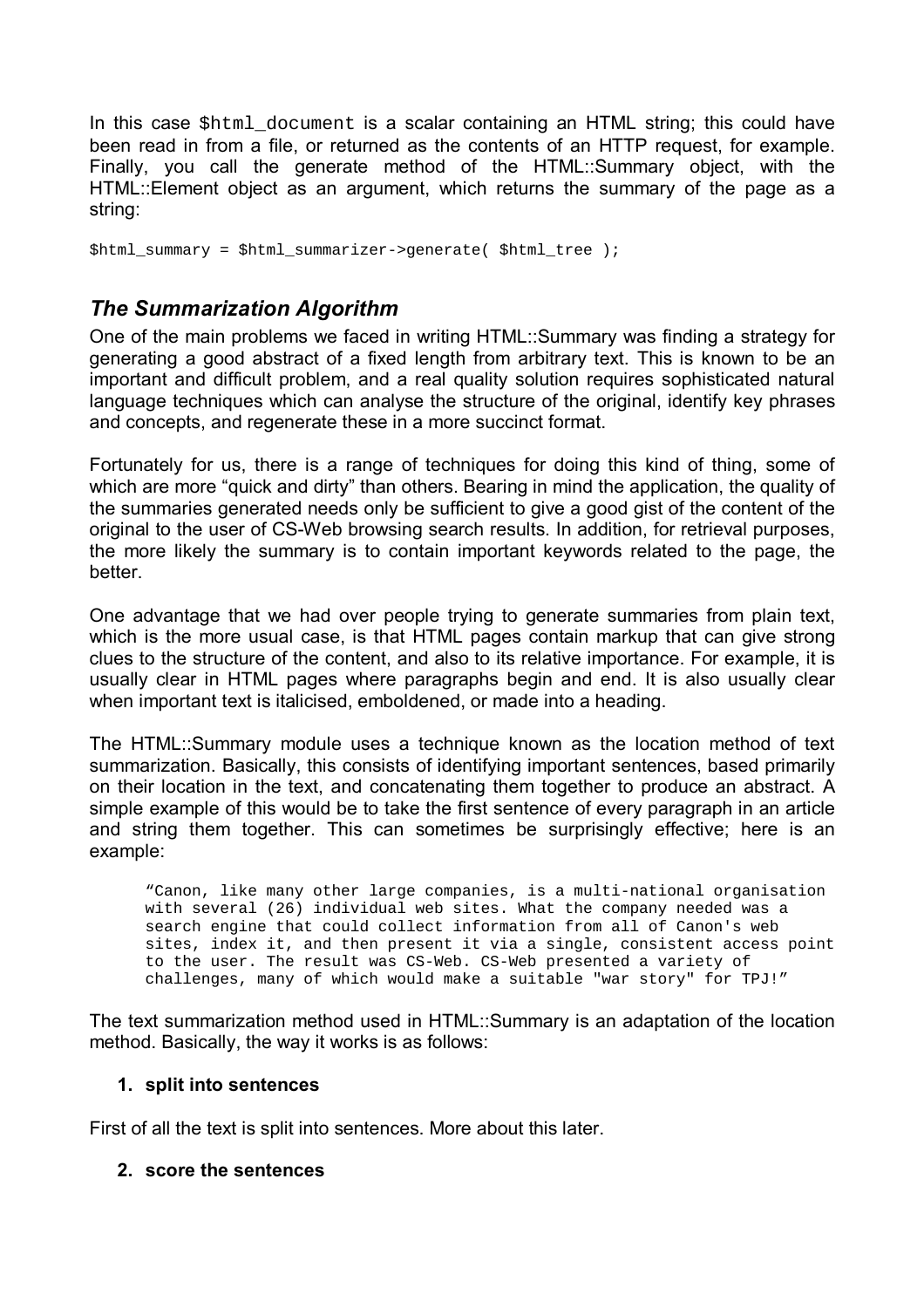The sentences are scored according to the element that they appear in, and whether or not they are the first sentence in that element. The algorithm here is pretty simple: each element has a score; the first sentence in that element gets this score; the rest of the sentences get nothing.

#### **3. sort the sentences by score**

The sentences are stored in an array of hashes. Each hash corresponds to a sentence, and contains information about the text in the sentence, its length, the HTML element it appeared in, the score given to it, and its original order in the text.

```
$summary[ scalar( @summary ) ] = { 
'text' => $text, 
'length' => length( $text ),
'tag' => $tag, 
'score' => $score, 
'order' => scalar( @summary ), 
};
```
The scores, as described above, are based on the HTML element that the sentences appear in. These score are stored in a global hash:

```
my %ELEMENT_SCORES = ( 
'p' => 100,
'h1' => 90,
'h2' => 80,
'h3' \implies 70,);
```
These scores were arrived at by empirical investigation; there is no real theoretical justification for them!

#### **4. truncate the list of sentences**

Calculate how many sentences just take you over the requested summary length.

#### **5. Sort the sentences by original order again**

Having remembered the original sentence order in the text in the hash for that sentence, you can now re-sort the sentences in that order.

#### **6. concatenate the sentences to create the summary**

Spacing between sentences needs to be added here, because this is stripped in the sentence splitting process (see Sentence Splitting).

#### **7. truncate the summary at the requested length**

This last step assumes that if you say you want a summary of 200 characters, that is what you want, even if this means chopping the summary off mid-sentence. This is what we wanted in CS-Web. Maybe in other applications a less severe approach would be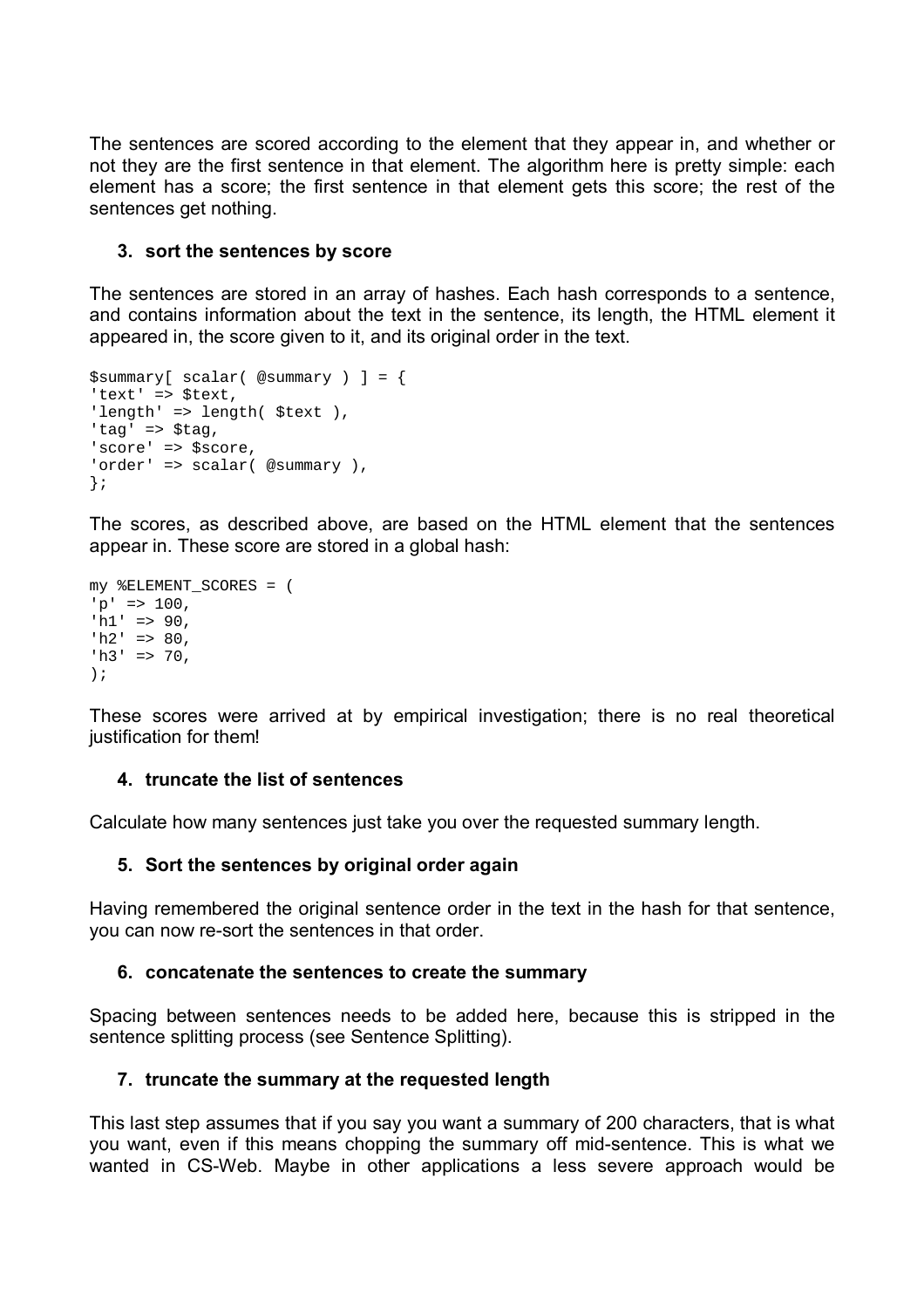appropriate - it would be easy to add more options to HTML::Summary, so let us know what you think.

### *Sentence Splitting*

OK, now for the nitty gritty. The remainder of the article will focus on one aspect of the HTML::Summary code: splitting the element contents into sentences. Japanese character encodings, which were a particular problem for CS-Web, are dealt with in a sidebar (Truncating Japanese Text).

The task of splitting text into sentences seemed like a more general problem than its application to text summarization, so this is contained in a separate module: Text::Sentence. For the moment, this is distributed as part of the HTML::Summary package, but we would be interested to hear if there is any interest in using this module independently.

Text::Sentence is basically just a regex. It is has a non-object oriented interface that exports one function, split\_sentences, that takes the text to be split into sentences as an argument, and returns a list of the sentences.

```
sub split sentences
{ 
my $text = shift;
return () unless $text;
```
The function first checks if there really is any text to split into sentences; if not, it just returns the empty string.

```
# capital letter is a character set; to account for locale, this 
# includes all characters for which lc is different from that character 
my $capital_letter = 
'[' . 
join( '', 
\frac{1}{2} grep \left\{ \begin{array}{c} 1c( \begin{array}{c} 5 \end{array}) \text{ ne } ( \begin{array}{c} 5 \end{array}) \end{array} \right\}map \{ chr(\xi_+) \} ord('A") \dots ord(''\xi'')) . 
']' 
;
```
Although it would be more efficient to compute this regex component once at the package level, doing it in split\_sentences allows the user to change locales between calls.

The next few lines start to build up the components of the regex that will be used to split the text into sentences. The first of these components is the capital letter that is found at the start of a sentence. Instead of using the character class [A-Z] as you might normally do, Text::Sentence tries to account for locale specific capital letters. For example, in French, a capital A acute  $(A)$  will not be matched by  $[A-Z]$ . The method used in Text::Sentence makes use of the fact that the lc builtin is sensitive to locale settings, and will return a lowercase version of all capitalized characters. For more information on how Perl handles locales, see the perllocale documentation.

```
@PUNCTUATION = ( '\.', '\!', '\?' );
```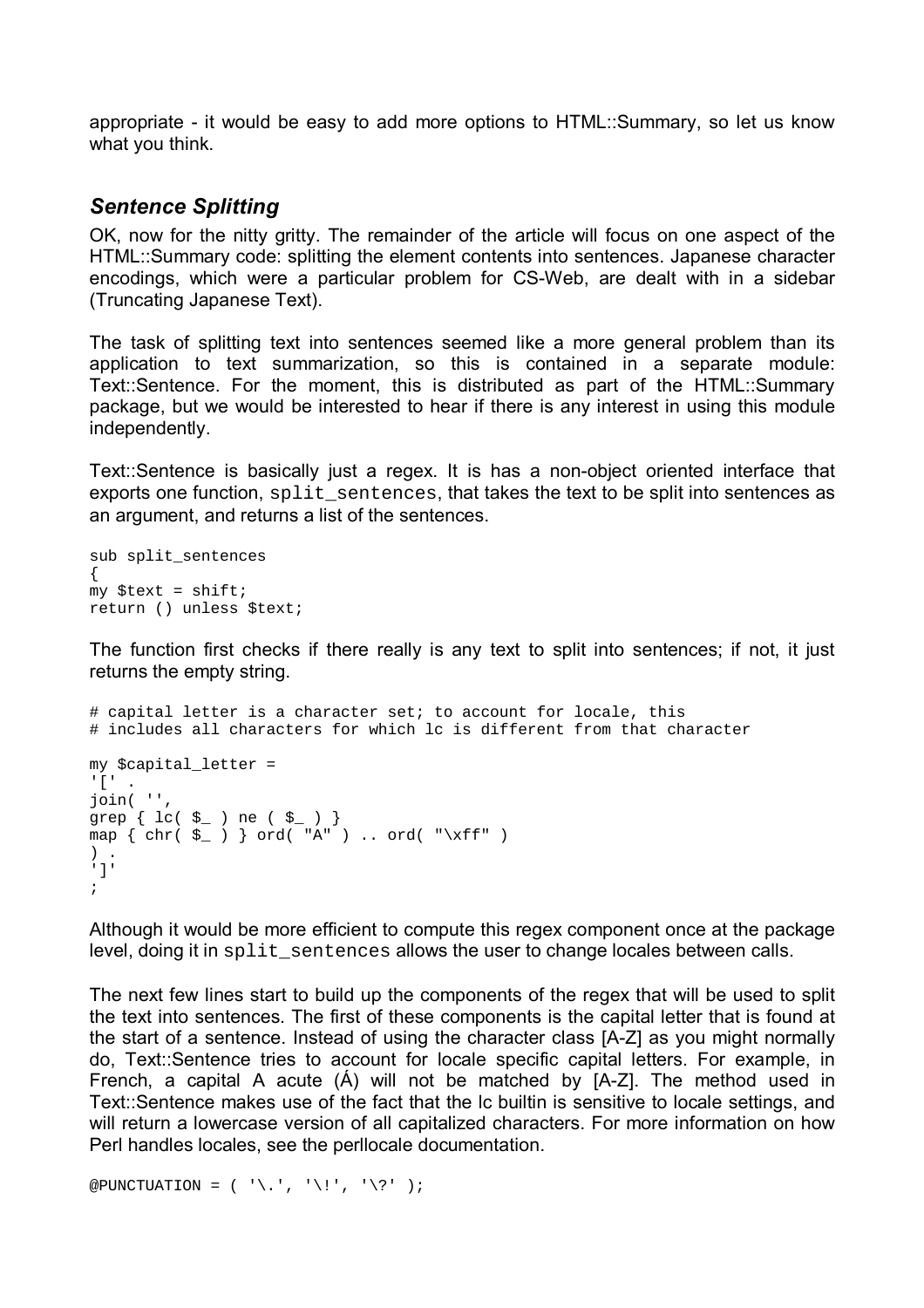The @PUNCTUATION array is a global package variable in Text::Sentence which contains any punctuation that can be used to indicate the end of a sentence. The fact that it is a global means that if you want to change the set of punctuation characters you can. You might, for example, want to add locale specific punctuation for Spanish  $\gamma$ ":

```
my $html_summarizer = new HTML::Summary LENGTH => 200; 
push( @HTML::Summary::PUNCTUATION, chr( 161 ) );
```
This functionality is not currently documented for the module, but may be in future versions.

```
# this needs to be alternation, not character class, because of 
# multibyte characters 
my $punctuation = '(?:': . join('|', @PUNCTION ) . ')';
```
As mentioned above, one of the concerns with CS-Web is dealing with multibyte character encodings (see the sidebar Truncating Japanese Text). Japanese punctuation characters may be more than one character long - for example, an exclamation mark in EUC would be "\xA1\xAA".

```
# return $text if there is no punctuation ... 
return $text unless $text =~ /$punctuation/;
```
If there isn't any sentence final punctuation in the text, then you might as well return the text now.

```
my $opt_start_quote = q/['"]?/; 
my $opt_close_quote = q/['"]?/; 
# these are distinguished because (eventually!) I would like to do 
# locale stuff on quote characters 
my $opt\_start\_bracket = q/[\lceil {}}/; # \rceilmy $opt\_close\_bracket = q/[\n\iota]\} ?/;
```
Sentences sometimes have quotation marks or parentheses which come before the capital letter at the beginning, or after the full stop, etc. at the end. For example, the following sentence:

Larry said "let there by light!" (And there was.)

is strictly speaking two sentences (the first sentence ends after the second double quote). However:

Larry said "let there by light!" (and there was).

would be one sentence. Finally, the regex itself, built up from these components:

```
my @sentences = $text =~ / 
( 
# sentences start with ... 
$opt_start_quote # an optional start quote 
$opt_start_bracket # an optional start bracket
```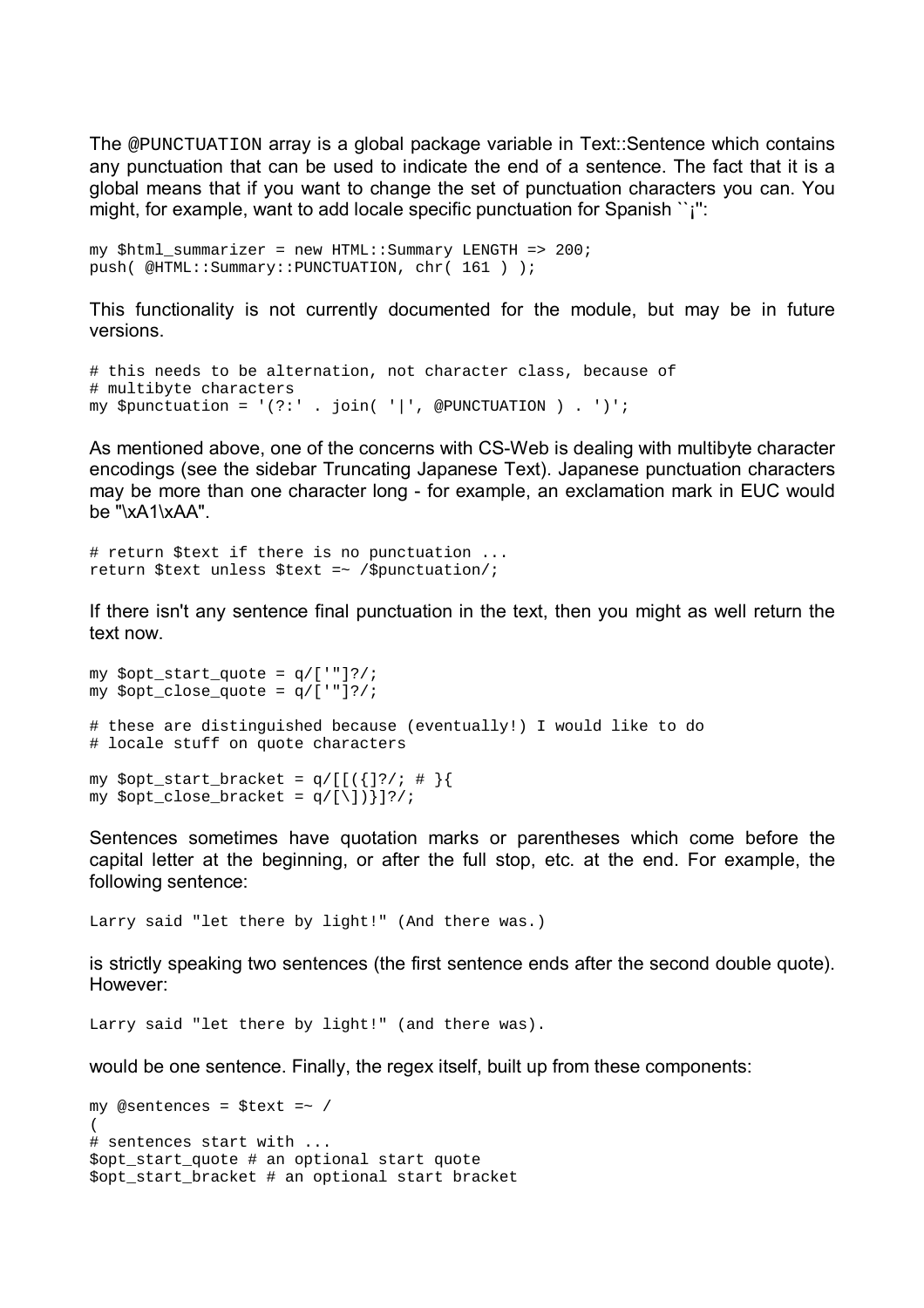```
$capital_letter # a capital letter ... 
.+? # at least some (non-greedy) anything ... 
$punctuation # ... followed by any one of !?. 
$opt_close_quote # an optional close quote 
$opt_close_bracket # and an optional close bracket 
) 
(?= # with lookahead that it is followed by ... 
(?): # either ...\s+ # some whitespace ... 
$opt_start_quote # an optional start quote 
$opt_start_bracket # an optional start bracket 
$capital_letter # an uppercase word character (for locale 
# sensitive matching) 
| # or ... 
\ln\left( n + a \right) couple (or more) of CRs (i.e. a new para)
| # or ... 
\s*$ # optional whitespace, followed by end of string 
) 
) 
/gxs 
; 
return @sentences if @sentences; 
return ( $text ); 
}
```
This regex makes use of the lookahead feature in regular expresssions introduced in Perl5. In this case, it allows us to specify that a sentence must not only start with a capital letter, and end in a full stop (or question mark, etc.), but that there must be another capital letter which follows the full stop, exclamation mark, etc. The only exception to this is the case where the sentence is either at the end of a paragraph, or the last non-whitespace text.

Incidentally, the fact that the whitespace between sentences is accounted for in the lookahead means that it is not part of the matched patterns that end up in the @sentences array. Because of this, concatenating the sentences does not necessarily give you back the original text.

The main problem with trying to split text into sentences is that there are several uses for full stops. The most common and problematic is in abbreviations. The following example:

```
Dr. Livingstone, I presume.
```
would unfortunately count as two sentences according to Text::Sentence - the first sentence ending after the first 3 characters. The performance of Text::Sentence could be improved by taking into account some common special cases; honorifics (Mr., Mrs., Dr.), common abbreviations (e.g., etc., i.e.), and so on. However, as with many natural language problems, this obeys the law of diminishing returns; a little bit of effort will do a decent 90% job, but that last 10% starts to get real hard! Luckily, again, for our purposes, as with the text summarization, 90% is good enough.

#### *Conclusion*

We chose to use Perl for CS-Web mainly because of its more obvious benefits for this kind of project: the LWP modules for web programming, DBD/DBI, mod\_perl, and so on. However, we found that Perl is also a very useful tool for doing natural language work. Its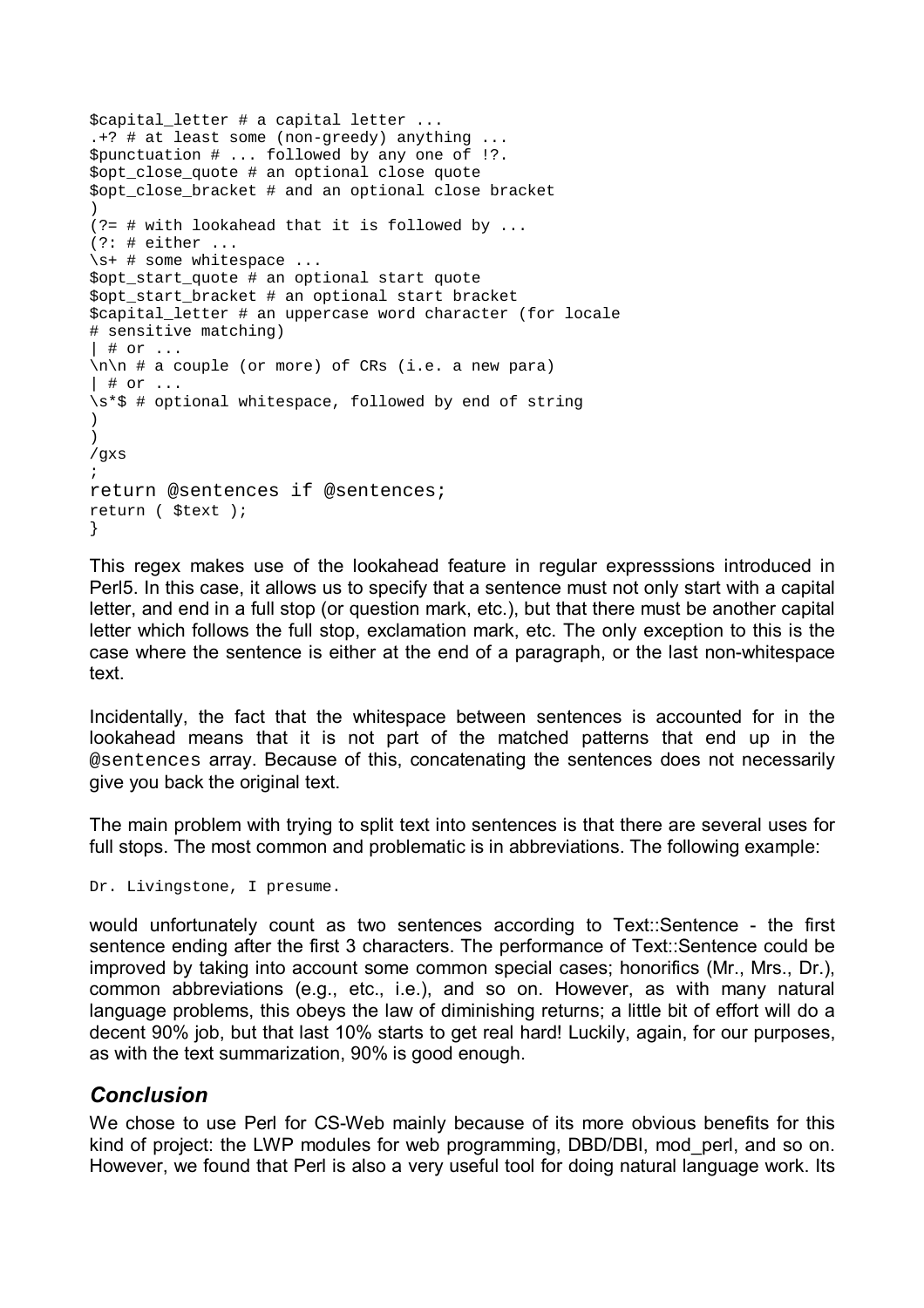text processing ability, rapid development cycle, and ability to generate complex data structures on the fly make it particularly appropriate in this field.

A lot of interesting work in natural language research involves analysis of corpus data; collecting statistics about language use over large databases of typical usage. The web is an obvious rich source of this type of data, and in view of this, it is a little surprising how few tools and modules appeared to be available in Perl for this field. Certainly, when we were working on the Text::Sentence regex, we posted something to a language processing mailing list, and there seemed to be quite a lot of interest in what we were doing, as well as extensive Perl expertise in that community. Hopefully natural language processing will become yet another nut for Perl to crack in the near future!

# **2. SIDEBARS**

## *Truncating Japanese Text*

Canon is a Japanese company, so dealing with Japanese text in its web pages was an important issue. Japanese text is usually encoded in one of several possible multibyte encoding schemes. At least some of these schemes use variable numbers of bytes to represent single Japanese characters, or allow Japanese and ascii characters to be intermingled. This presented us with a serious problem.

The summaries generated by Text::Summary are truncated at a fixed length, and this length is specified in bytes, rather than characters. If Japanese text is truncated at an arbitrary byte length, this may mean that it is truncated in the middle of a multi-byte character.

This would be bad enough, if it just affected the truncated text itself. In CS-Web page abstracts can appear in result listings for keyword searches. If a "broken" page summary is inserted into running text, the byte immediately following the summary may be interpreted as the next byte of the uncompleted Japanese character at the end of the broken summary. This could seriously impair the rendering of the remaining text.

The Text::Sentence includes another supporting module, Lingua::JA::Jtruncate which addresses this problem. Lingua::JA::Jtruncate contains just one function; jtruncate, which is used as follows:

use Lingua::JA::Jtruncate qw( jtruncate ); \$truncated\_jtext = jtruncate( \$jtext, \$length );

where  $s$  it ext is some Japanese text that you want to truncate. Slength is that maximum length that the text needs to be truncated to, and  $\frac{1}{2}$ truncated\_text is the result of truncating the text. Here's how it works.

First of all, some regexes are defined that match characters in each of the three main Japanese coding schemes; EUC, Shift-JIS, and JIS.

%euc\_code\_set = ( ASCII JIS ROMAN => ' $[\x00-\x7f]'$ , JIS X\_0208\_1997 => '[\xa1-\xfe][\xa1-\xfe]', HALF\_WIDTH\_KATAKANA =>  $'\x8e[\x80-\xdf]'$ ,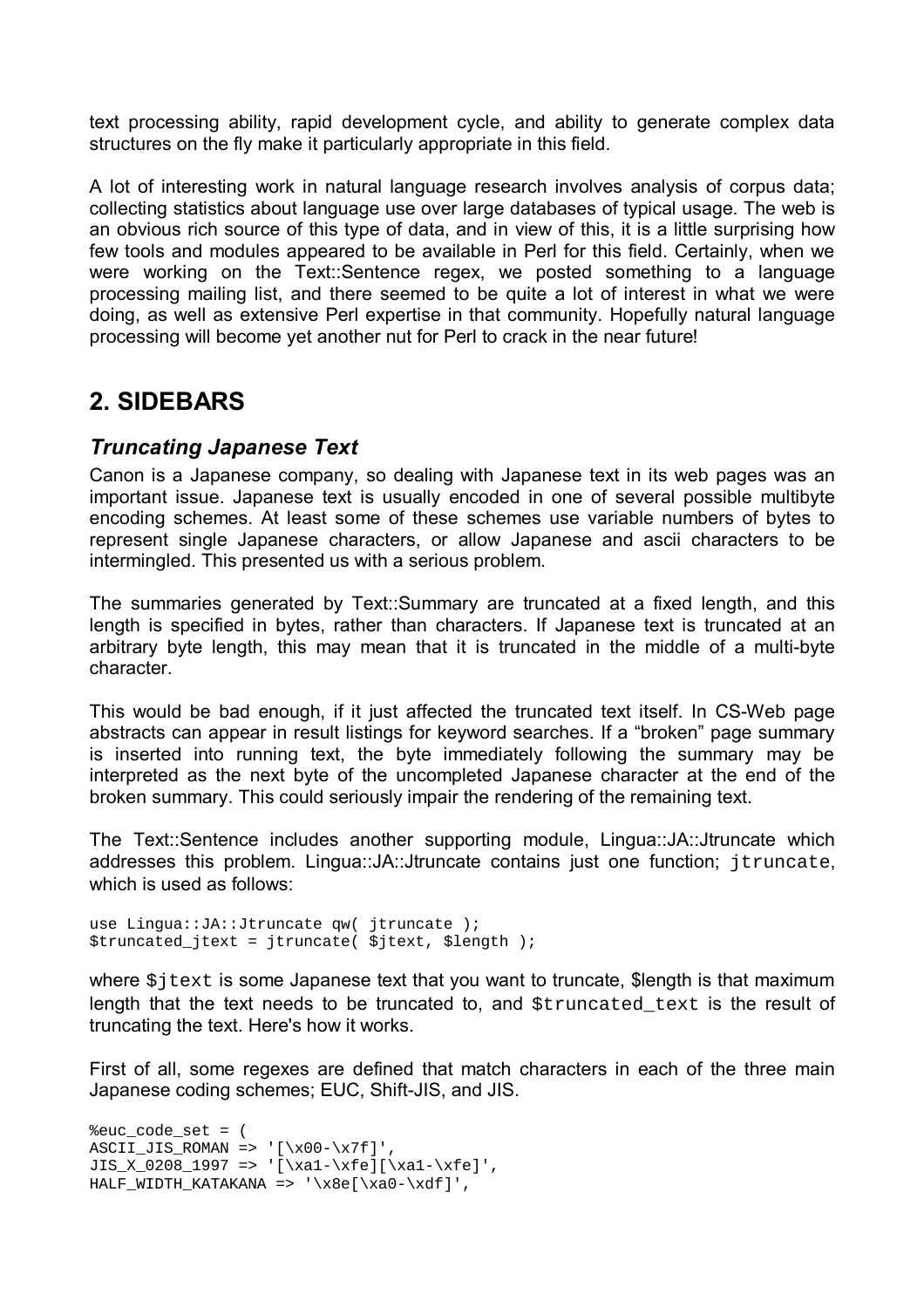```
JIS_X_0212_1990 \implies ' \x8f[\xa1-\xfe][\xa1-\xfe]'); 
ssjis code set = (
ASCII_JIS_ROMAN => '[\x21-\x7e]',
HALF_WIDTH_KATAKANA => '[\xa1-\xdf]',
TWO_BYTE_CHAR => '[\x81-\x9f\xe0-\xef][\x40-\x7e\x80-\xfc]', 
); 
%jis_code_set = ( 
TWO_BYTE_ESC => 
'(?:'
join( '|', 
'\x1b\x24\x40', 
'\x1b\x24\x42', 
'\x1b\x26\x40\x1b\x24\x42', 
'\x1b\x24\x28\x44',
) . 
')' 
\mathbf{r}TWO BYTE CHAR => '(?:[\x21-\x7e][\x21-\x7e])',
ONE_BYTE_ESC => '(?:\x1b\x28[\x4a\x48\x42\x49])',
ONE BYTE CHAR =>
'(?:' .
join( '|', 
'[\x21-\x5f]', # JIS7 Half width katakana 
'\x0f[\xa1-\xdf]*\x0e', # JIS8 Half width katakana 
'[\x21-\x7e]', # ASCII / JIS-Roman
) . 
')' 
); 
%char_re = ('euc' => '(?:' . join( '|', values %euc_code_set ) . ')',
'sjis' => '(?:' . join( '|', values %sjis_code_set ) . ')', 
'jis' => '(?:' . join( '|', values %jis_code_set ) . ')',
);
```
Each of the regexes in the hash  $\epsilon_{\text{char}}$  re should match one character encoded in the scheme corresponding to the keys of the hash.

Now for the definition of the jtruncate function; first, some fairly obvious sanity checks:

```
sub jtruncate 
{ 
my $text = shift;
my $length = shift; 
# sanity checks 
return '' if $length == 0; 
return undef if not defined $length; 
return undef if $length < 0; 
return $text if length( $text ) <= $length;
```
Now save the original text; this is used later, if the truncation process fails for some reason.

my \$orig\_text = \$text;

Now use Linga::JA::Jcode::getcode to detect which code the text is encoded in. Linga::JA::Jcode::getcode is a simple wrapper around the jcode.pl Perl library for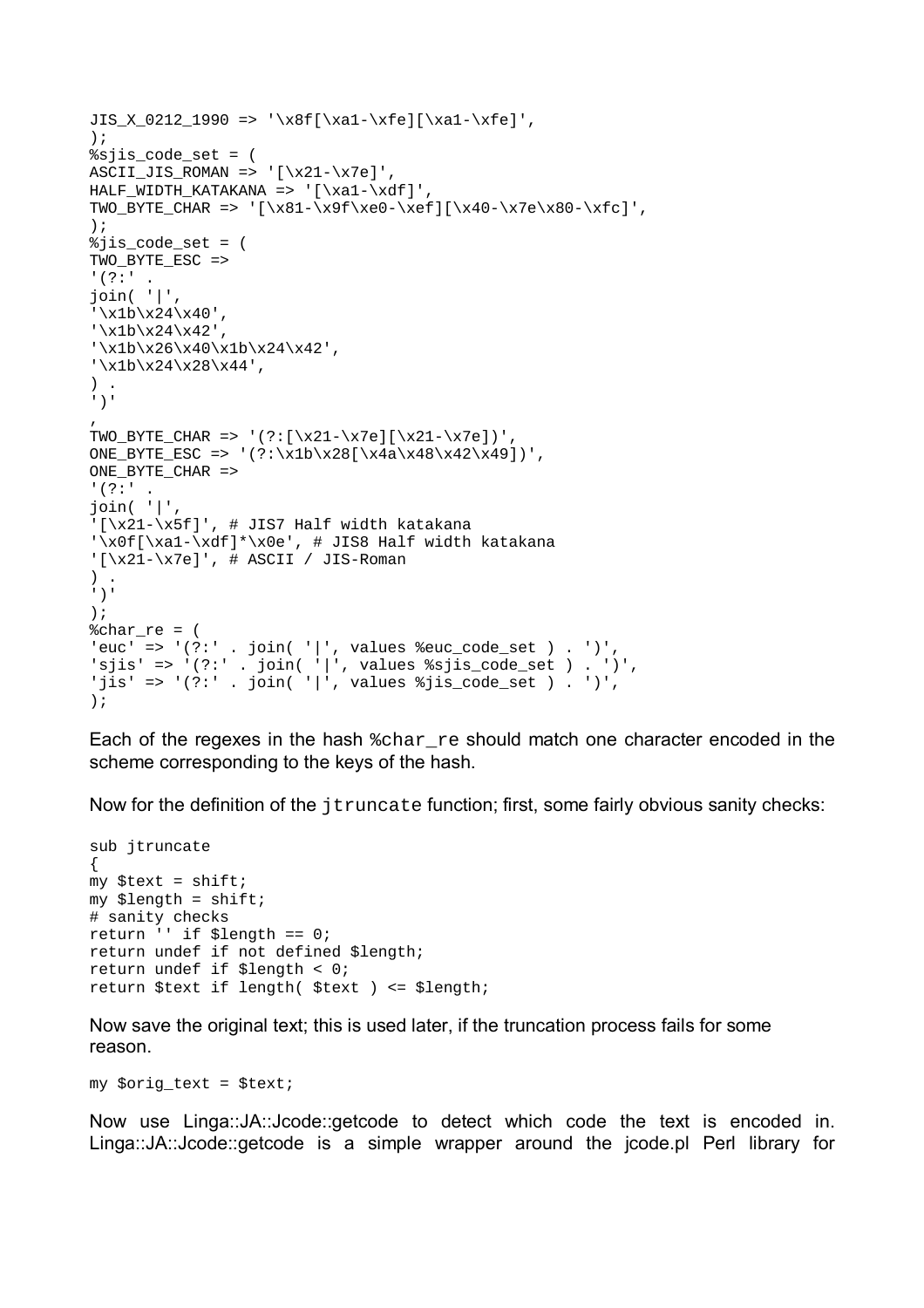Japanese character code conversion by Kazumasa Utashiro <utashiro@iij.ad.jp>, which he kindly agreed to let us distribute with HTML::Summary.

```
my $encoding = Lingua::JA::Jcode::getcode( \$text );
```
If getcode returns undef, or a value other than euc, sjis, or jis, then it has either failed to detect the encoding, or detected that it is not one of those that we are interested in, so we take the brute force approach, and use substr.

```
if ( not defined $encoding or $encoding \sim /^(?:euc|s?jis)$/ )
{ 
return substr( $text, 0, $length ); 
}
```
The actual truncation of the string is done in chop\_jchars - more about this later.

\$text = chop\_jchars( \$text, \$length, \$encoding );

chop\_jchars returns undef on failure. If we have failed to truncate the Japanese text properly we need to resort to substr again; here the decision is over whether it is more important to come in under the \$length constrain, or risk returning a Japanese string with broken character encoding, and we plump for the former.

return substr( \$orig\_text, 0, \$length ) unless defined \$text;

Next a special case: JIS encoding uses escape sequences to shift in and out of singlebyte / multi-byte modes. If the truncation process leaves the text ending in multi-byte mode, we need to add the single-byte escape sequence. Therefore, we truncate (at least) 3 more bytes from JIS encoded string, so we have room to add the single-byte escape sequence without going over the \$length limit.

```
if ( $encoding eq 'jis' and $text =~ /$jis_code_set{ 
TWO_BYTE_CHAR }$/ ) 
{ 
$text = chop_jchars( $text, $length - 3, $encoding ); 
return substr( $orig_text, 0, $length ) unless defined $text; 
\text{?} \text{?} \text{?} \text{?} \text{?}}
```
And we're done!

return \$text; }

Now for chop jchars; this highly sophisticated technique simply lops off Japanese characters from the end of the string until it is shorter than the requested length. OK, it is pretty ugly, and slow for large strings truncated to small values, but it does the job!

```
sub chop_jchars 
{ 
my $text = shift;
my $length = shift;
my $encoding = shift;
while( length( $text ) > $length )
```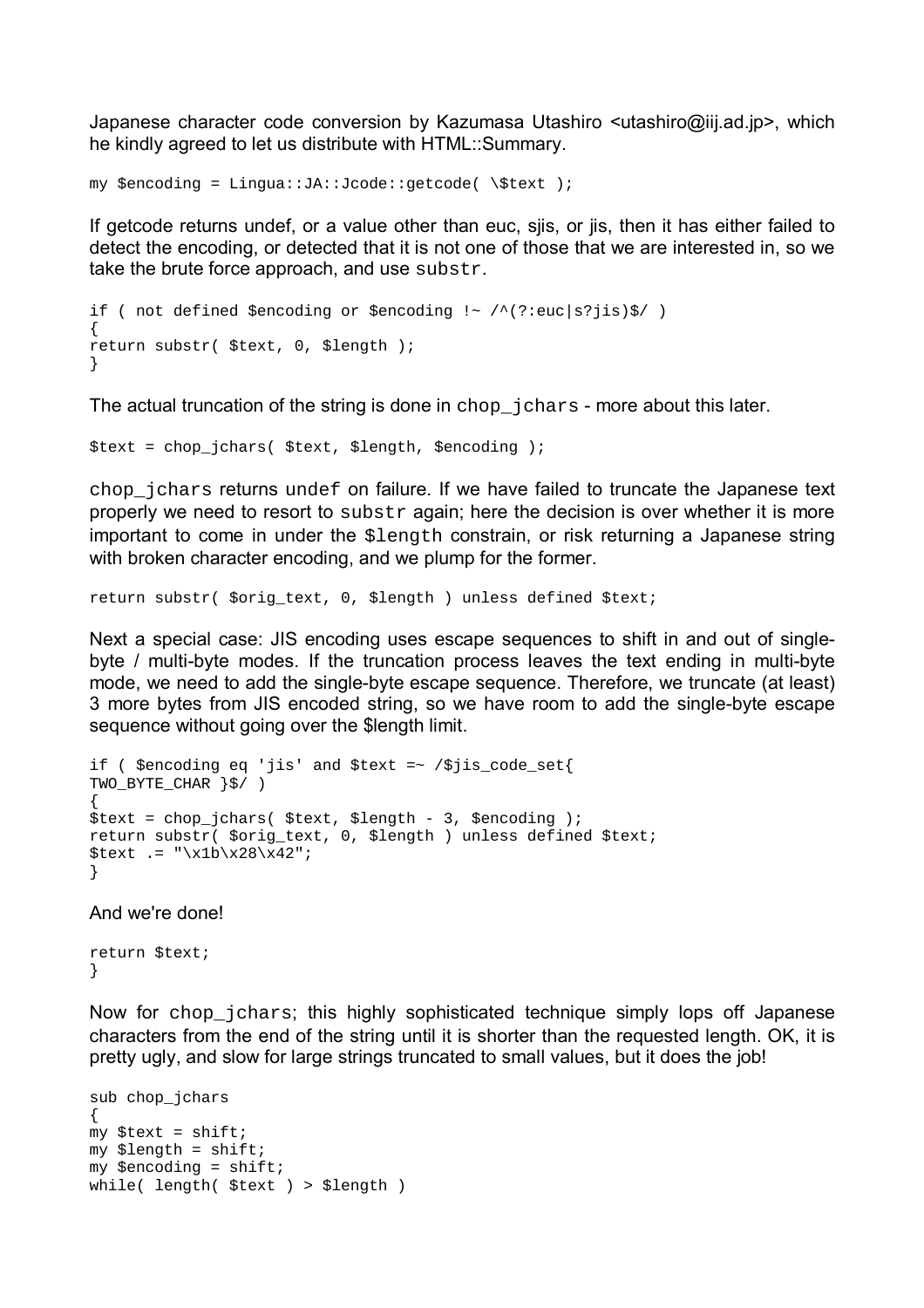```
{ 
return undef unless $text =~ s!$char re{ $encoding }$!!o;
} 
return $text; 
}
```
## *Basic Summarization Methods*

The basic approach of most simple summarisation systems is to examine each sentence in the original document, assess its importance (using one or more known heuristics) and then output an summary of the desired length, by omitting the less important sentences. Clearly, the success of this approach relies on the accuracy of the methods by which importance is measured. Usually, one (or more) of the following six simple methods is applied (Paice, 1990):

## **The location method**

Sentences are scored according to their position or location within the document. For example, sentences occurring at the beginning or end of the first paragraph, or within a heading may be given a higher score than sentences in the middle of a paragraph.

## **The cue method**

This method is based on the notion that certain words in the document indicate the presence of more (or less) important material. For example, strongly positive words like "best", "significant" or "greatest" would tend to increase the sentence score. By contrast, negative words like "impossible" or "hardly" would tend to decrease the sentence score.

### **The title-keyword method**

The title of the document is assumed to be a reliable indication of the focus of its contents, so sentences that refer to the same concepts as those found in the title are given a higher score. This process, like any other that uses such lexical data, may be assisted by the application of various lexical pre-processes. For example a stemmer may be used to conflate inflected terms to a single root, e.g. "runs" and "running" become "run". Similarly, a stop list may be used to filter out stop words (i.e. function words, such as "the", "of",  $"and", etc.$ )

### **The frequency-keyword approach**

The idea behind this approach is that the important concepts in a document will be represented by certain keywords that occur with a higher than expected frequency. Therefore, sentences that contain these words will be given a higher score. The keywords are usually identified by taking a sorted word-frequency list and removing stop words. A slightly more sophisticated variant on this involves the use of 'distinctiveness' rather than raw frequency, i.e. to normalise the frequency counts by a-priori frequency counts taken from an independent large text corpus.

### **The indicator phrase method**

This method is similar to 2. The cue method except that in this case one looks for certain phrases rather than words. For example, "The aim of this paper is ..." and "This document attempts to review ..." both tend to indicate that some important concept is about to be introduced. Consequently, sentences containing such constructions should receive higher scores. Evidently, there are many different types of indicator phrase, but research has